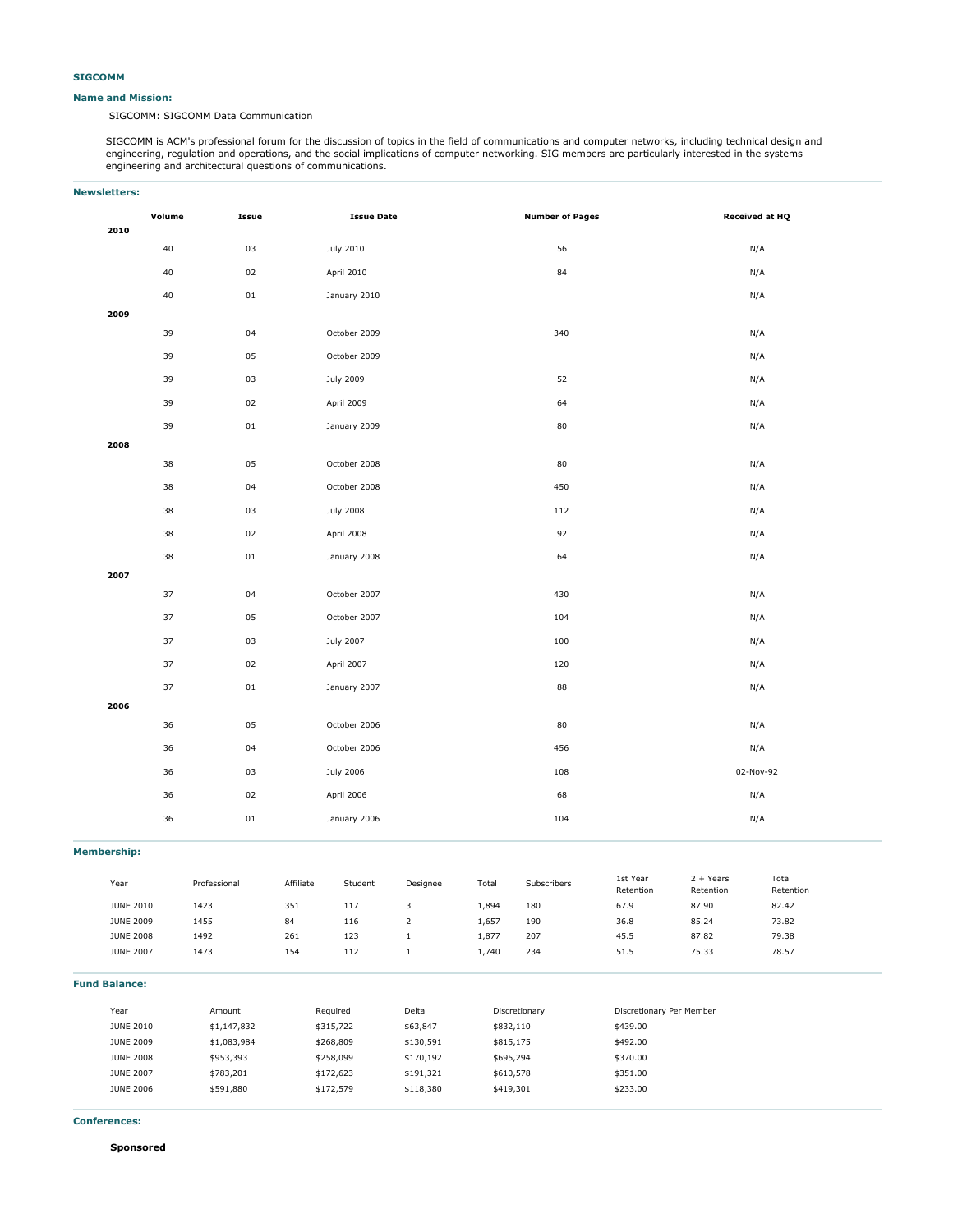| SenSys11 - The 9th ACM Conference on Embedded Network Sensor Systems           |          |                              |                              |               |                                                                                                            |                   |                                         |
|--------------------------------------------------------------------------------|----------|------------------------------|------------------------------|---------------|------------------------------------------------------------------------------------------------------------|-------------------|-----------------------------------------|
| Seattle , WA                                                                   |          | 11/01/11 11/04/11 Sponsor:   | 30.00%                       | Attendance: 0 | Surplus/(loss): \$0.00                                                                                     | Papers: /         | PAF Endorsed                            |
| SIGCOMM '11 - ACM SIGCOMM 2011 Conference                                      |          |                              |                              |               |                                                                                                            |                   |                                         |
| TBA ,                                                                          |          | 08/15/11 09/02/11 Sponsor:   | 100.00%                      | Attendance: 0 | Surplus/(loss): \$0.00                                                                                     | Papers: /         | PAF Endorsed                            |
| Co-NEXT '10 - Conference on emerging Networking EXperiments and Technologies   |          |                              |                              |               |                                                                                                            |                   |                                         |
| Philadelphia, PA                                                               |          | 11/30/10 12/03/10 Sponsor:   | 100.00%                      |               | Attendance: 0 Surplus/(loss): \$0.00                                                                       | Papers: /         | Budget Out for ACM/SIG Approval         |
| SenSys10 - The 8th ACM Conference on Embedded Network Sensor Systems           |          |                              |                              |               |                                                                                                            |                   |                                         |
| Zurich, Switzerland                                                            | 11/03/10 | 11/05/10 Sponsor:            | 30.00%                       | Attendance: 0 | Surplus/(loss): \$0.00                                                                                     | Papers: /         | ACM/SIG Approval Acknowledge<br>Granted |
| IMC '10 - Internet Measurement Conference                                      |          |                              |                              |               |                                                                                                            |                   |                                         |
| Melbourne, Australia                                                           |          | 11/01/10 11/03/10 Sponsor:   | 85.00%                       | Attendance: 0 | Surplus/(loss): \$0.00                                                                                     | Papers: /         | Budget Out for ACM/SIG Approval         |
| ANCS '10 - Symposium on Architecture for Networking and Communications Systems |          |                              |                              |               |                                                                                                            |                   |                                         |
| San Diego , CA                                                                 |          | 10/25/10 10/26/10 Sponsor:   | 33.00%                       |               | Attendance: 0 Surplus/(loss): \$0.00                                                                       | Papers: /         | ACM/SIG Approval Acknowledge<br>Granted |
| Hotnets 10 - 10th ACM Workshop on Hot Topics in Networks                       |          |                              |                              |               |                                                                                                            |                   |                                         |
| Monterey, CA                                                                   |          | 10/20/10  10/21/10  Sponsor: | 100.00%                      | Attendance: 0 | Surplus/(loss): \$0.00                                                                                     | Papers: /         | Budget Out for ACM/SIG Approval         |
| APSys'10 - First ACM Asia-Pacific Workshop on Systems                          |          |                              |                              |               |                                                                                                            |                   |                                         |
| , India                                                                        | 08/30/10 |                              | 08/30/10 Sponsor:<br>100.00% | Attendance: 0 | Surplus/(loss): \$0.00                                                                                     | Papers: /         | New Event Entered                       |
| HomeNets'10 - ACM SIGCOMM Workshop on Home Networks                            |          |                              |                              |               |                                                                                                            |                   |                                         |
| , India                                                                        | 08/30/10 |                              | 08/30/10 Sponsor:<br>100.00% | Attendance: 0 | Surplus/(loss): \$0.00                                                                                     | Papers: /         | New Event Entered                       |
|                                                                                |          |                              |                              |               | MobiHeld'10 - The Second ACM SIGCOMM Workshop on Networking, Systems, and Applications on Mobile Handhelds |                   |                                         |
| , India                                                                        | 08/30/10 |                              | 08/30/10 Sponsor:<br>100.00% |               | Attendance: 0 Surplus/(loss): \$0.00                                                                       | Papers: /         | New Event Entered                       |
|                                                                                |          |                              |                              |               | VISA'10 - Second ACM SIGCOMM Workshop on Virtualized Infrastructure Systems and Architectures              |                   |                                         |
| , India                                                                        |          | 08/30/10 08/30/10 Sponsor:   | 100.00%                      |               | Attendance: 0 Surplus/(loss): \$0.00                                                                       | Papers: /         | New Event Entered                       |
| SIGCOMM '10 - ACM SIGCOMM 2010 Conference                                      |          |                              |                              |               |                                                                                                            |                   |                                         |
| New Delhi , India                                                              |          | 08/30/10 09/03/10 Sponsor:   | 100.00%                      |               | Attendance: 0 Surplus/(loss): \$0.00                                                                       | Papers:<br>276/33 | ACM/SIG Approval Acknowledge<br>Granted |
| - SIGCOMM Travel Grants/SIGCOMM 10                                             |          |                              |                              |               |                                                                                                            |                   |                                         |
| ı                                                                              |          | 08/30/10 09/03/10 Sponsor:   | 100.00%                      | Attendance: 0 | Surplus/(loss): \$0.00                                                                                     | Papers: /         | Forum                                   |
| - First ACM SIGCOMM Workshop on Green Networking                               |          |                              |                              |               |                                                                                                            |                   |                                         |
| , India                                                                        |          | 08/30/10 09/30/10 Sponsor:   | 100.00%                      | Attendance: 0 | Surplus/(loss): \$0.00                                                                                     | Papers: /         | New Event Entered                       |
|                                                                                |          |                              |                              |               |                                                                                                            |                   |                                         |
| Co-Next Stud Wksh'09 - Co-Next Student Workshop'09                             |          |                              |                              |               |                                                                                                            |                   |                                         |
| , Italy                                                                        |          | 12/01/09 11/01/09 Sponsor:   | 100.00%                      | Attendance: 0 | Surplus/(loss): \$0.00                                                                                     | Papers: /         | New Event Entered                       |
| ReArch '09 - Re-Architecting the Internet                                      |          |                              |                              |               |                                                                                                            |                   |                                         |
| , Italy                                                                        |          | 12/01/09 11/01/09 Sponsor:   | 100.00%                      | Attendance: 0 | Surplus/(loss): \$0.00                                                                                     | Papers: /         | New Event Entered                       |
| U-NET'09 - User-provided Networking: Challenges and Opportunities              |          |                              |                              |               |                                                                                                            |                   |                                         |
| , Italy                                                                        | 12/01/09 |                              | 11/01/09 Sponsor:<br>100.00% | Attendance: 0 | Surplus/(loss): \$0.00                                                                                     | Papers: /         | New Event Entered                       |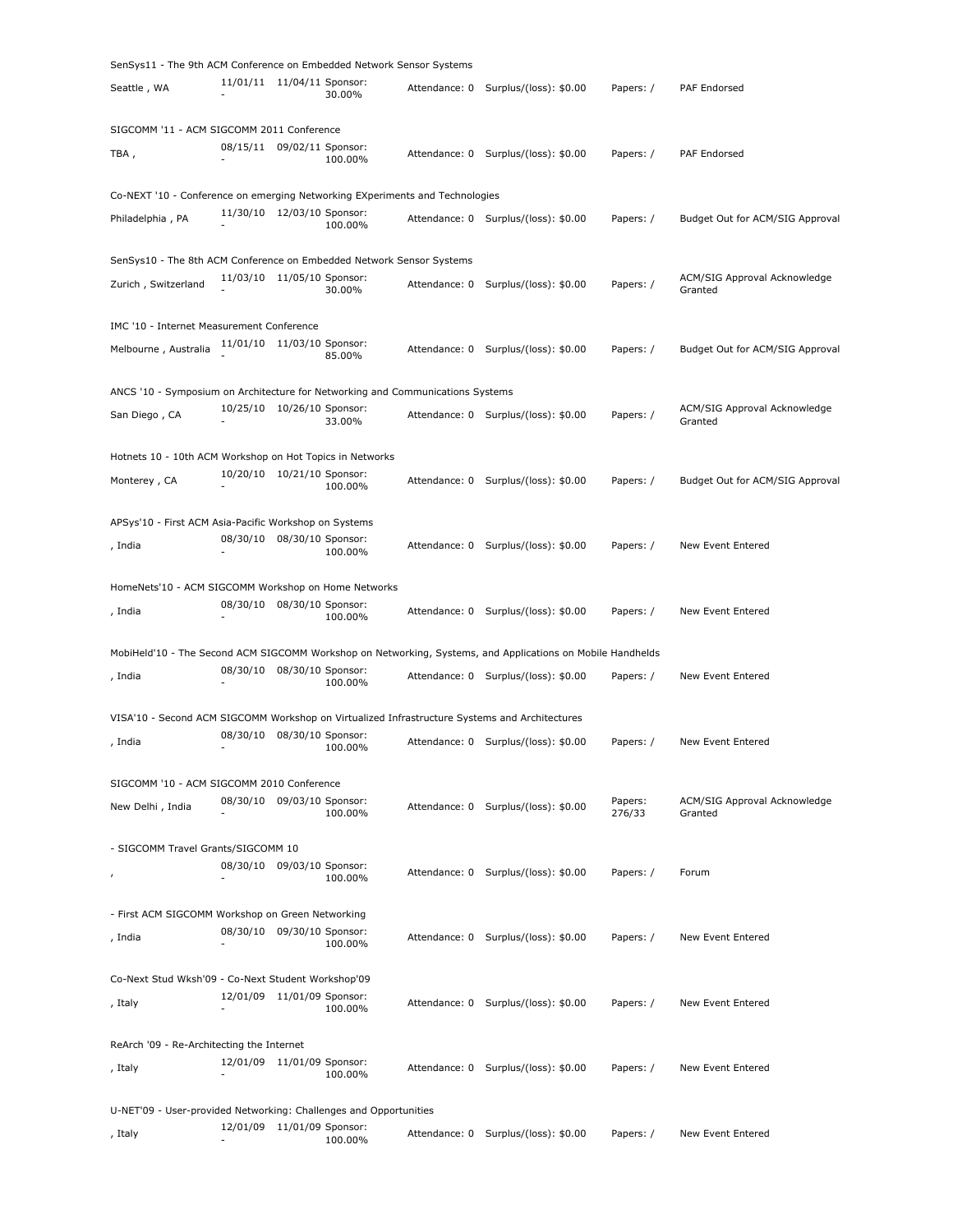| Co-NEXT '09 - Conference on emerging Networking EXperiments and Technologies                              |                            |                   |         |             |                                                     |           |                              |
|-----------------------------------------------------------------------------------------------------------|----------------------------|-------------------|---------|-------------|-----------------------------------------------------|-----------|------------------------------|
|                                                                                                           | 12/01/09 12/04/09 Sponsor: |                   |         | Attendance: | Surplus/(loss):                                     | Papers:   |                              |
| Rome, Italy                                                                                               |                            |                   | 100.00% | 160         | (\$15,396.00)                                       | 170/29    | Closed                       |
| IMC '09 - Internet Measurement Conference                                                                 |                            |                   |         |             |                                                     |           |                              |
|                                                                                                           | 11/04/09 11/06/09 Sponsor: |                   |         | Attendance: | Surplus/(loss):                                     | Papers:   |                              |
| Chicago, IL                                                                                               |                            |                   | 100.00% | 147         | \$20,464.00                                         | 115/27    | Closed                       |
| SenSys09 - The 7th ACM Conference on Embedded Network Sensor Systems                                      |                            |                   |         |             |                                                     |           |                              |
| Berkeley, CA                                                                                              | 11/04/09 11/06/09 Sponsor: |                   |         | Attendance: | Surplus/(loss):                                     | Papers:   | Closed                       |
|                                                                                                           |                            |                   | 30.00%  | 283         | \$83,164.00                                         | 119/21    |                              |
| WUWNet09 - International Workshop on UnderWater Networks                                                  |                            |                   |         |             |                                                     |           |                              |
| , USA                                                                                                     | 11/03/09 11/03/09 Sponsor: |                   |         |             |                                                     | Papers: / | Closed                       |
|                                                                                                           |                            |                   | 30.00%  |             | Attendance: 0 Surplus/(loss): \$0.00                |           |                              |
| BuildSys '09 - BuildSys '09 - 1st workshop on Embedded Sensing Systems for Energy-Efficiency in Buildings |                            |                   |         |             |                                                     |           |                              |
|                                                                                                           | 11/03/09 11/04/09 Sponsor: |                   |         |             |                                                     | Papers: / | ACM/SIG Approval Acknowledge |
| , USA                                                                                                     |                            |                   | 30.00%  |             | Attendance: 0 Surplus/(loss): \$0.00                |           | Granted                      |
| Hotnets 09 - 9th ACM Workshop on Hot Topics in Networks                                                   |                            |                   |         |             |                                                     |           |                              |
|                                                                                                           | 10/22/09 10/23/09 Sponsor: |                   |         |             |                                                     |           |                              |
| New York, NY                                                                                              |                            |                   | 100.00% |             | Attendance: 61 Surplus/(loss): \$7,520.20 Papers: / |           | Closed                       |
| ANCS '09 - Symposium on Architecture for Networking and Communications Systems                            |                            |                   |         |             |                                                     |           |                              |
|                                                                                                           | 10/19/09 10/20/09 Sponsor: |                   |         |             |                                                     |           |                              |
| Princeton, NJ                                                                                             |                            |                   | 33.00%  |             | Attendance: 71 Surplus/(loss): \$9,802.00 Papers: / |           | Closed                       |
| CHANTS'09 - Workshop on Challenged Networks (Mobicom 2009)                                                |                            |                   |         |             |                                                     |           |                              |
|                                                                                                           | 09/25/09 09/25/09 Sponsor: |                   |         |             |                                                     |           |                              |
| Beijing, China                                                                                            |                            |                   | 30.00%  |             | Attendance: 0 Surplus/(loss): \$0.00                | Papers: / | Closed                       |
| MobiHand'09 - MobiHand'09                                                                                 |                            |                   |         |             |                                                     |           |                              |
|                                                                                                           | 08/16/09                   | 08/16/09 Sponsor: |         |             |                                                     |           |                              |
| , Spain                                                                                                   |                            |                   | 100.00% |             | Attendance: 0 Surplus/(loss): \$0.00                | Papers: / | PAF Endorsed                 |
|                                                                                                           |                            |                   |         |             |                                                     |           |                              |
| MobiHand'09 - MobiHand'09                                                                                 |                            | 08/16/09 Sponsor: |         |             |                                                     |           |                              |
| , Spain                                                                                                   | 08/16/09                   |                   | 100.00% |             | Attendance: 0 Surplus/(loss): \$0.00                | Papers: / | PAF Endorsed                 |
| PRESTO'09 - Programmable Routers for Extensible Services of Tomorrow                                      |                            |                   |         |             |                                                     |           |                              |
|                                                                                                           | 08/16/09 08/16/09 Sponsor: |                   |         |             |                                                     |           |                              |
| Spain                                                                                                     |                            |                   | 100.00% |             | Attendance: 0 Surplus/(loss): \$0.00                | Papers: / | PAF Endorsed                 |
| WOSN'09 - Workshop on Online Social Networks                                                              |                            |                   |         |             |                                                     |           |                              |
|                                                                                                           | 08/16/09 08/16/09 Sponsor: |                   |         |             |                                                     |           |                              |
| , Spain                                                                                                   |                            |                   | 100.00% |             | Attendance: 0 Surplus/(loss): \$0.00                | Papers: / | PAF Endorsed                 |
| WREN'09 - Research on Enterprise Networking                                                               |                            |                   |         |             |                                                     |           |                              |
| , Spain                                                                                                   | 08/16/09 08/16/09 Sponsor: |                   |         |             | Attendance: 0 Surplus/(loss): \$0.00                | Papers: / | PAF Endorsed                 |
|                                                                                                           |                            |                   | 100.00% |             |                                                     |           |                              |
| SIGCOMM '09 - ACM SIGCOMM 2009 Conference                                                                 |                            |                   |         |             |                                                     |           |                              |
|                                                                                                           | 08/16/09 08/21/09 Sponsor: |                   |         | Attendance: | Surplus/(loss):                                     | Papers:   |                              |
| Barcelona, Spain                                                                                          |                            |                   | 100.00% | 508         | \$288,388.00                                        | 21/10     | Closed                       |
| VISA'09 - Virtualized Infrastructure Systems and Architectures                                            |                            |                   |         |             |                                                     |           |                              |
|                                                                                                           | 08/16/09 08/21/09 Sponsor: |                   |         |             |                                                     |           |                              |
| , Spain                                                                                                   |                            |                   | 100.00% |             | Attendance: 0 Surplus/(loss): \$0.00                | Papers: / | PAF Endorsed                 |
| Co-Next SW'08 - Student Workshop                                                                          |                            |                   |         |             |                                                     |           |                              |
|                                                                                                           | 12/09/08 12/09/08 Sponsor: |                   |         |             |                                                     |           | ACM/SIG Approval Acknowledge |
|                                                                                                           |                            |                   | 100.00% |             | Attendance: 0 Surplus/(loss): \$0.00                | Papers: / | Granted                      |
| ReArch '08 - Re-Architecting the Internet                                                                 |                            |                   |         |             |                                                     |           |                              |
|                                                                                                           | 12/09/08 12/09/08 Sponsor: |                   |         |             |                                                     |           | ACM/SIG Approval Acknowledge |
|                                                                                                           |                            |                   | 100.00% |             | Attendance: 0 Surplus/(loss): \$0.00                | Papers: / | Granted                      |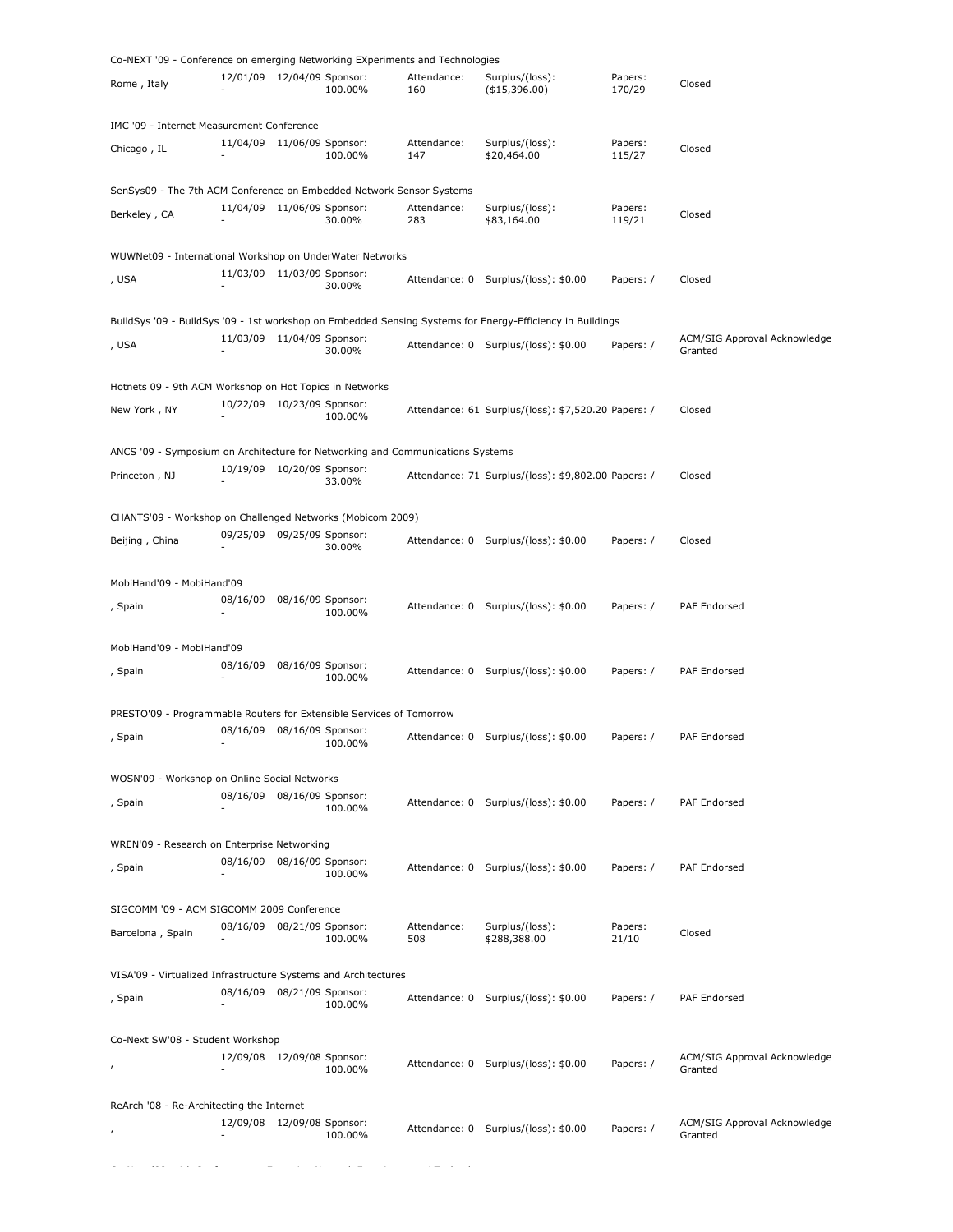| Co-Next '08 - 4th Conference on Emerging Network Experiment and Technology                          |                              |                   |         |                    |                                                     |                   |                                         |
|-----------------------------------------------------------------------------------------------------|------------------------------|-------------------|---------|--------------------|-----------------------------------------------------|-------------------|-----------------------------------------|
| Madrid, Spain                                                                                       | 12/09/08 12/12/08 Sponsor:   |                   | 100.00% | Attendance:<br>168 | Surplus/(loss):<br>\$46,966.00                      | Papers: /         | Closed                                  |
| ROADS'08 - Madrid: International Real Overlays and Distributed Systems Workshop                     |                              |                   |         |                    |                                                     |                   |                                         |
|                                                                                                     | 12/09/08  12/12/08  Sponsor: |                   | 100.00% |                    | Attendance: 0 Surplus/(loss): \$0.00                | Papers: /         | ACM/SIG Approval Acknowledge<br>Granted |
| ANCS '08 - Symposium on Architecture for Networking and Communications Systems                      |                              |                   |         |                    |                                                     |                   |                                         |
| San Jose, CA                                                                                        | 11/06/08 11/07/08 Sponsor:   |                   | 33.00%  | Attendance: 74     | Surplus/(loss):<br>\$16,975.00                      | Papers: /         | Closed                                  |
| SenSys08 - The 6th ACM Conference on Embedded Networked Sensor Systems                              |                              |                   |         |                    |                                                     |                   |                                         |
| Raleigh, NC                                                                                         | 11/04/08 11/07/08 Sponsor:   |                   | 30.00%  | Attendance:<br>208 | Surplus/(loss):<br>\$32,472.00                      | Papers:<br>153/25 | Closed                                  |
| IMC08 - Internet Measurement Conference                                                             |                              |                   |         |                    |                                                     |                   |                                         |
| Vouliagmeni, Greece                                                                                 | 10/20/08 10/22/08 Sponsor:   |                   | 100.00% |                    | Attendance: 88 Surplus/(loss): \$460.00             | Papers:<br>185/32 | Closed                                  |
| HotNets08 - Eighth Workshop on Hot Topics in Networks                                               |                              |                   |         |                    |                                                     |                   |                                         |
| Alberta, Canada                                                                                     | 10/06/08 10/07/08 Sponsor:   |                   | 100.00% |                    | Attendance: 53 Surplus/(loss): \$4,732.00 Papers: / |                   | Closed                                  |
| MobiArch '08 - The 3rd ACM International Workshop on Mobility in the Evolving Internet Architecture |                              |                   |         |                    |                                                     |                   |                                         |
| , USA                                                                                               | 08/22/08 08/22/08 Sponsor:   |                   | 100.00% |                    | Attendance: 0 Surplus/(loss): \$0.00                | Papers: /         | PAF Form Received                       |
|                                                                                                     |                              |                   |         |                    |                                                     |                   |                                         |
| MobiArch '08 - The 3rd ACM International Workshop on Mobility in the Evolving Internet Architecture | 08/22/08 08/22/08 Sponsor:   |                   |         |                    |                                                     |                   |                                         |
| , USA                                                                                               |                              |                   | 100.00% |                    | Attendance: 0 Surplus/(loss): \$0.00                | Papers: /         | PAF Form Received                       |
| NSDR '08 - The 2nd ACM SIGCOMM Workshop on Networked Systems for Developing Regions                 |                              |                   |         |                    |                                                     |                   |                                         |
| , USA                                                                                               | 08/22/08                     | 08/22/08 Sponsor: | 100.00% |                    | Attendance: 0 Surplus/(loss): \$0.00                | Papers: /         | PAF Form Received                       |
| NSDR '08 - The 2nd ACM SIGCOMM Workshop on Networked Systems for Developing Regions                 |                              |                   |         |                    |                                                     |                   |                                         |
| , USA                                                                                               | 08/22/08                     | 08/22/08 Sponsor: | 100.00% |                    | Attendance: 0 Surplus/(loss): \$0.00                | Papers: /         | PAF Form Received                       |
| NetEcon '08 - The 2008 Workshop on the Economics of Networks, Systems, and Computation              |                              |                   |         |                    |                                                     |                   |                                         |
|                                                                                                     | 08/22/08 08/22/08 Sponsor:   |                   |         |                    |                                                     |                   |                                         |
| , USA                                                                                               |                              |                   | 100.00% |                    | Attendance: 0 Surplus/(loss): \$0.00                | Papers: /         | PAF Form Received                       |
| PRESTO '08 - Workshop on Programmable Routers for Extensible Services of TOmorrow                   |                              |                   |         |                    |                                                     |                   |                                         |
| , USA                                                                                               | 08/22/08 08/22/08 Sponsor:   |                   | 100.00% |                    | Attendance: 0 Surplus/(loss): \$0.00                | Papers: /         | PAF Form Received                       |
| WOSN '08: - The First ACM SIGCOMM Workshop on Online Social Networks                                |                              |                   |         |                    |                                                     |                   |                                         |
| , USA                                                                                               | 08/22/08 08/22/08 Sponsor:   |                   | 100.00% | Attendance: 0      | Surplus/(loss): \$0.00                              | Papers: /         | PAF Form Received                       |
| SIGCOMM '08 - ACM SIGCOMM 2008 Conference                                                           |                              |                   |         |                    |                                                     |                   |                                         |
| Seattle, WA                                                                                         | 08/17/08 08/22/08 Sponsor:   |                   | 100.00% | Attendance:<br>618 | Surplus/(loss):<br>\$66,526.00                      | Papers:<br>288/35 | Closed                                  |
|                                                                                                     |                              |                   |         |                    |                                                     |                   |                                         |
| Co-Next07 - 3rd Conference on Emerging Network Experiment and Technology                            |                              |                   |         |                    |                                                     |                   |                                         |
| New York, NY                                                                                        | 12/10/07  12/13/07  Sponsor: |                   | 100.00% | Attendance:<br>113 | Surplus/(loss):<br>\$27,579.03                      | Papers:<br>138/28 | Closed                                  |
| ANCS07 - Symposium on Architecture for Networking and Communications Systems                        |                              |                   |         |                    |                                                     |                   |                                         |
| , FL                                                                                                | 12/03/07 12/04/07 Sponsor:   |                   | 33.00%  |                    | Attendance: 57 Surplus/(loss): \$9,848.54           | Papers:<br>70/20  | Closed                                  |
| HotNets07 - Seventh Workshop on Hot Topics in Networks                                              |                              |                   |         |                    |                                                     |                   |                                         |
| Atlanta, GA                                                                                         | 11/14/07 11/15/07 Sponsor:   |                   |         | Attendance: 0      | Surplus/(loss): \$6,492.86 Papers: /                |                   | Closed                                  |
|                                                                                                     |                              |                   | 100.00% |                    |                                                     |                   |                                         |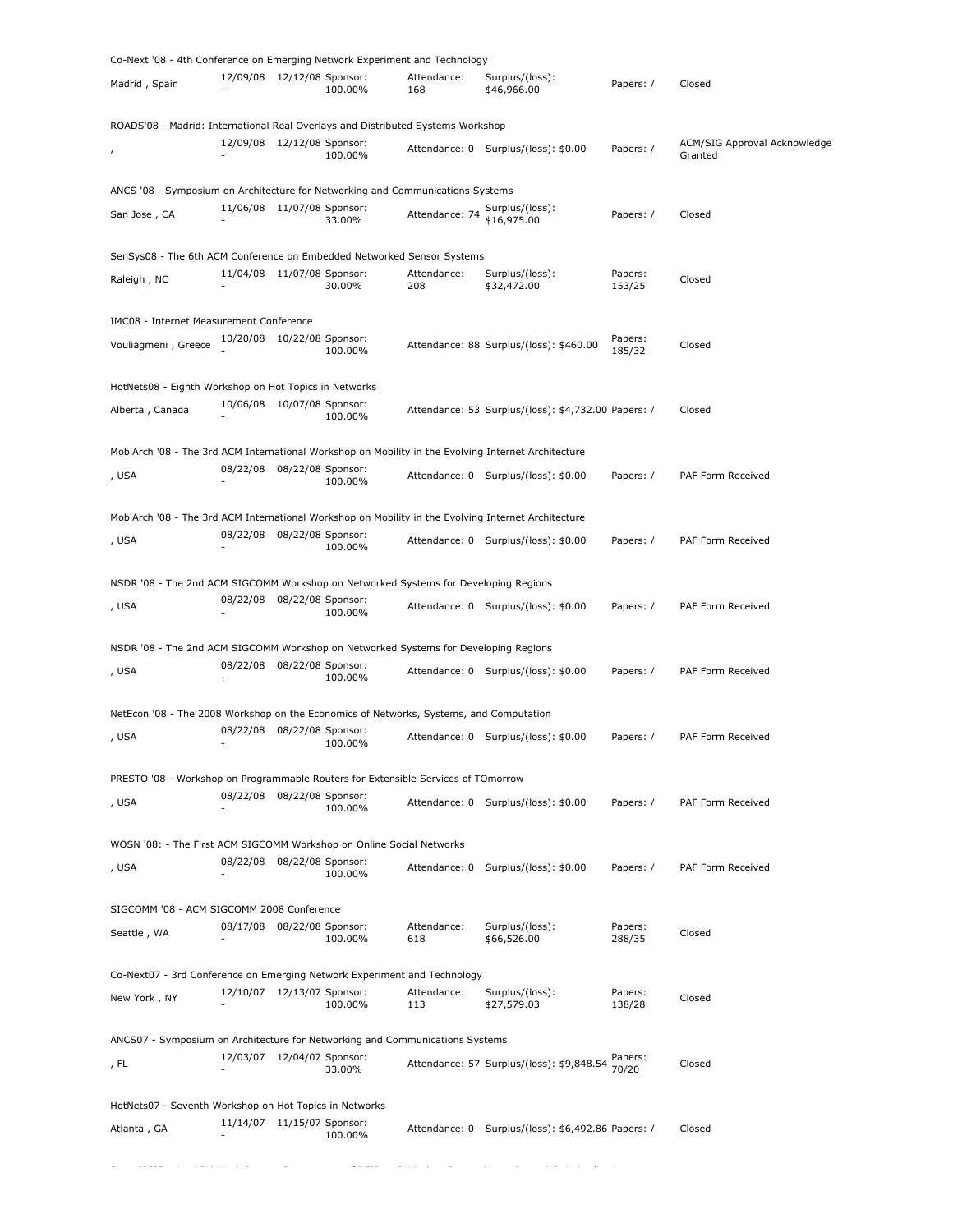|                                                                                    |                            |  |                                 |                    | SenseID'07 - 1st ACM Workshop on Convergence of RFID and Wireless Sensor Networks and their Applications. |                   |                                         |  |  |  |
|------------------------------------------------------------------------------------|----------------------------|--|---------------------------------|--------------------|-----------------------------------------------------------------------------------------------------------|-------------------|-----------------------------------------|--|--|--|
| , Australia                                                                        | 11/11/07 11/11/07 Sponsor: |  | 30.00%                          | Attendance: 0      | Surplus/(loss): \$0.00                                                                                    | Papers: /         | ACM/SIG Approval Acknowledge<br>Granted |  |  |  |
| SenSys07 - The 5th ACM Conference on Embedded Network Sensor Systems               |                            |  |                                 |                    |                                                                                                           |                   |                                         |  |  |  |
| Sydney, Australia                                                                  | 11/04/07 11/09/07 Sponsor: |  | 30.00%                          | Attendance:<br>153 | Surplus/(loss):<br>\$27,526.00                                                                            | Papers:<br>149/25 | Closed                                  |  |  |  |
| IMC07 - Internet Measurement Conference                                            |                            |  |                                 |                    |                                                                                                           |                   |                                         |  |  |  |
| San Diego, CA                                                                      | 10/23/07 10/26/07 Sponsor: |  | 100.00%                         | Attendance:<br>135 | Surplus/(loss): \$7,604.86                                                                                | Papers:<br>140/39 | Closed                                  |  |  |  |
| INM'07 - Internet Network Management 2007                                          |                            |  |                                 |                    |                                                                                                           |                   |                                         |  |  |  |
| , Japan                                                                            | 08/30/07 08/30/07 Sponsor: |  | 100.00%                         | Attendance: 0      | Surplus/(loss): \$0.00                                                                                    | Papers: /         | ACM/SIG Approval Acknowledge<br>Granted |  |  |  |
| IPv6'07 - IPv6 and the Future of the Internet                                      |                            |  |                                 |                    |                                                                                                           |                   |                                         |  |  |  |
| , Japan                                                                            | 08/30/07 08/30/07 Sponsor: |  | 100.00%                         | Attendance: 0      | Surplus/(loss): \$0.00                                                                                    | Papers: /         | ACM/SIG Approval Acknowledge<br>Granted |  |  |  |
| P2P-TV'07 - Peer-to-Peer Streaming and IPTV Systems                                |                            |  |                                 |                    |                                                                                                           |                   |                                         |  |  |  |
| , Japan                                                                            | 08/30/07 08/30/07 Sponsor: |  | 100.00%                         |                    | Attendance: 0 Surplus/(loss): \$0.00                                                                      | Papers: /         | ACM/SIG Approval Acknowledge<br>Granted |  |  |  |
| MobiArch'07 - Mobility in the Evolving Internet Architecture (SIGCOMM'07 workshop) |                            |  |                                 |                    |                                                                                                           |                   |                                         |  |  |  |
| , Japan                                                                            | 08/27/07 08/27/07 Sponsor: |  | 100.00%                         |                    | Attendance: 0 Surplus/(loss): \$0.00                                                                      | Papers: /         | ACM/SIG Approval Acknowledge<br>Granted |  |  |  |
| NSDR'07 - Networked Systems for Developing Regions                                 |                            |  |                                 |                    |                                                                                                           |                   |                                         |  |  |  |
| , Japan                                                                            | 08/27/07 08/27/07 Sponsor: |  | 100.00%                         | Attendance: 0      | Surplus/(loss): \$0.00                                                                                    | Papers: /         | ACM/SIG Approval Acknowledge<br>Granted |  |  |  |
| LSAD'07 - Large Scale Attack Defense (SIGMM'07 workshop))                          |                            |  |                                 |                    |                                                                                                           |                   |                                         |  |  |  |
| , Japan                                                                            | 08/27/07 08/31/07 Sponsor: |  | 100.00%                         | Attendance: 0      | Surplus/(loss): \$0.00                                                                                    | Papers: /         | ACM/SIG Approval Acknowledge<br>Granted |  |  |  |
| SIGCOMM07 - ACM SIGCOMM 2007 Conference                                            |                            |  |                                 |                    |                                                                                                           |                   |                                         |  |  |  |
| Kyoto, Japan                                                                       | 08/27/07 08/31/07 Sponsor: |  | 100.00%                         | Attendance:<br>492 | Surplus/(loss):<br>\$55,972.00                                                                            | Papers:<br>258/35 | Closed                                  |  |  |  |
| <b>InCooperation</b>                                                               |                            |  |                                 |                    |                                                                                                           |                   |                                         |  |  |  |
|                                                                                    |                            |  |                                 |                    | 2nd International ICST Conference on Communications Infrastructure, Systems and Applications in Europe    |                   |                                         |  |  |  |
| Budapest, Hungary                                                                  |                            |  | 05/10/11  05/13/11  Sponsor: 0% |                    | Attendance: 0 Surplus/(loss): \$0.00                                                                      | Papers: /         | Open                                    |  |  |  |
| 4th International ICST Conference on Simulation Tools and Techniques               |                            |  |                                 |                    |                                                                                                           |                   |                                         |  |  |  |
| Barcelona, Spain                                                                   |                            |  | 03/22/11 03/24/11 Sponsor: 0%   |                    | Attendance: 0 Surplus/(loss): \$0.00                                                                      | Papers: /         | Open                                    |  |  |  |
|                                                                                    |                            |  |                                 |                    |                                                                                                           |                   |                                         |  |  |  |
| 5th International ICST Conference on Nano-Networks                                 |                            |  |                                 |                    |                                                                                                           |                   |                                         |  |  |  |
| Atlanta, GA                                                                        |                            |  | 03/14/11  03/16/11  Sponsor: 0% |                    | Attendance: 0 Surplus/(loss): \$0.00                                                                      | Papers: /         | Open                                    |  |  |  |
|                                                                                    |                            |  |                                 |                    |                                                                                                           |                   |                                         |  |  |  |
| MMSYS '11 - Multimedia Systems Conference                                          |                            |  |                                 |                    |                                                                                                           |                   |                                         |  |  |  |
| Santa Clara, CA                                                                    |                            |  | 02/23/11 02/25/11 Sponsor: 0%   |                    | Attendance: 0 Surplus/(loss): \$0.00                                                                      | Papers: /         | Open                                    |  |  |  |
|                                                                                    |                            |  |                                 |                    |                                                                                                           |                   |                                         |  |  |  |
| <b>ICTSM 2011</b>                                                                  |                            |  |                                 |                    |                                                                                                           |                   |                                         |  |  |  |
| Mumbai, India                                                                      |                            |  | 01/07/11 01/09/11 Sponsor: 0%   |                    | Attendance: 0 Surplus/(loss): \$0.00                                                                      | Papers: /         | Open                                    |  |  |  |
|                                                                                    |                            |  |                                 |                    |                                                                                                           |                   |                                         |  |  |  |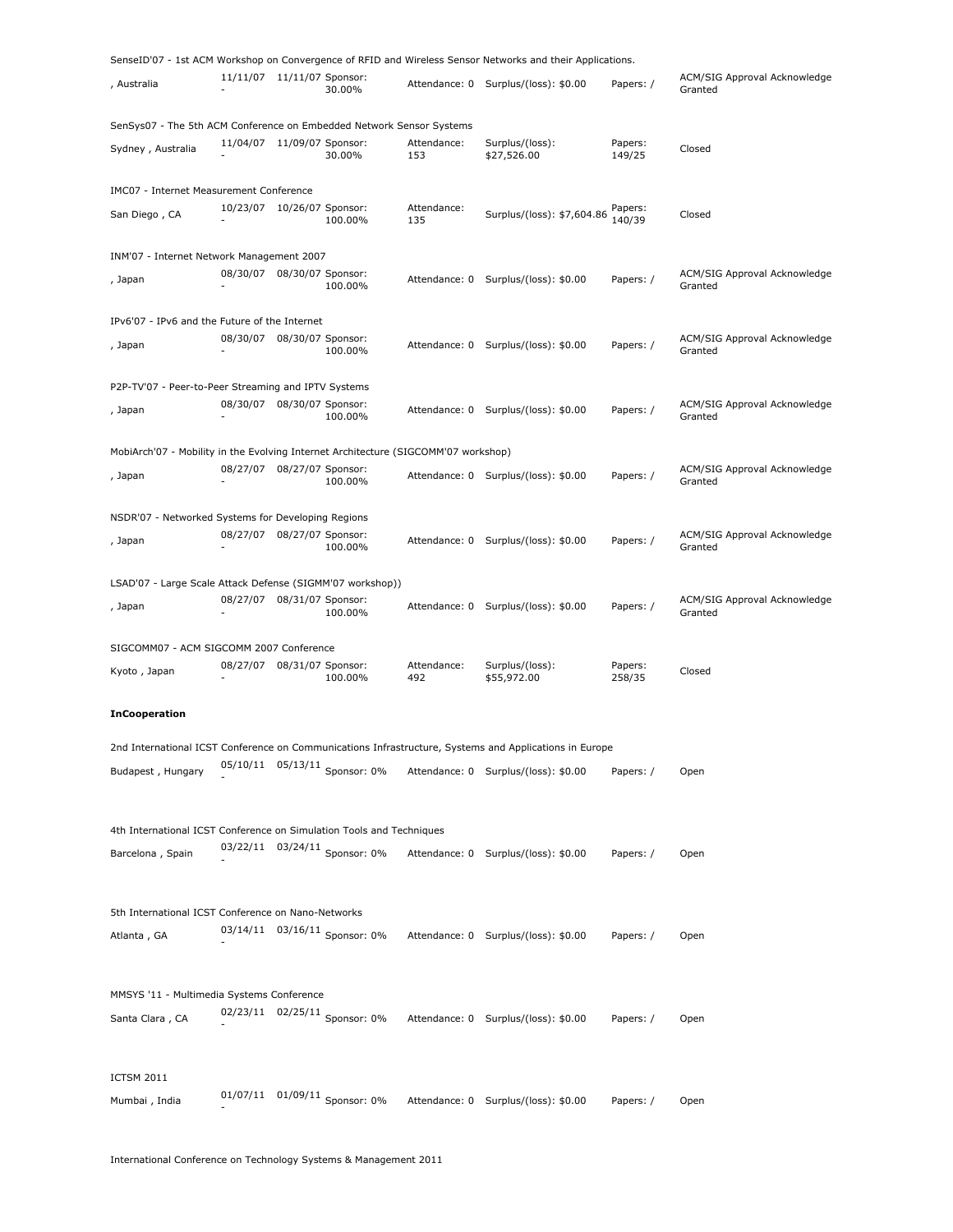| Mumbai, India                                                                 |          | 01/07/11 01/09/11 Sponsor: 0% |             | Attendance: 0 Surplus/(loss): \$0.00                                                                 | Papers: /          | Open   |
|-------------------------------------------------------------------------------|----------|-------------------------------|-------------|------------------------------------------------------------------------------------------------------|--------------------|--------|
|                                                                               |          |                               |             |                                                                                                      |                    |        |
| International Conference on Technology Systems and Management                 |          | 01/07/11 01/09/11 Sponsor: 0% |             |                                                                                                      |                    |        |
| Mumbai, India                                                                 |          |                               |             | Attendance: 0 Surplus/(loss): \$0.00                                                                 | Papers: /          | Open   |
| Asian Internet Engineering Conference                                         |          |                               |             |                                                                                                      |                    |        |
| Bangkok, Thailand                                                             | 11/17/10 | $11/19/10$ Sponsor: 0%        |             | Attendance: 0 Surplus/(loss): \$0.00                                                                 | Papers: /          | Open   |
|                                                                               |          |                               |             |                                                                                                      |                    |        |
| Network and Systems Support for Games                                         |          |                               |             |                                                                                                      |                    |        |
| Taipei, Taiwan                                                                | 11/16/10 | $11/17/10$ Sponsor: 0%        |             | Attendance: 0 Surplus/(loss): \$0.00                                                                 | Papers: /          | Open   |
|                                                                               |          |                               |             |                                                                                                      |                    |        |
| International Conference on Advances in Communication, Network, and Computing |          |                               |             |                                                                                                      |                    |        |
| Calicut, India                                                                | 10/04/10 | 10/05/10 Sponsor: 0%          |             | Attendance: 0 Surplus/(loss): \$0.00                                                                 | Papers: /          | Open   |
|                                                                               |          |                               |             |                                                                                                      |                    |        |
| 6th International Mobile Multimedia Communications Conference                 |          |                               |             |                                                                                                      |                    |        |
| Lisbon, Portugal                                                              | 09/06/10 | 09/08/10 Sponsor: 0%          |             | Attendance: 0 Surplus/(loss): \$0.00                                                                 | Papers: /          | Open   |
|                                                                               |          |                               |             |                                                                                                      |                    |        |
| 2nd Extreme Workshop on Communication - The Himalayan Expedition              |          |                               |             |                                                                                                      |                    |        |
| Dharamsala, India                                                             | 09/04/10 | 09/10/10 Sponsor: $0\%$       |             | Attendance: 0 Surplus/(loss): \$0.00                                                                 | Papers: /          | Open   |
|                                                                               |          |                               |             |                                                                                                      |                    |        |
| Principles, Systems and Applications of IP Telecommunications                 |          |                               |             |                                                                                                      |                    |        |
| Munich, Germany                                                               | 08/02/10 | 08/04/10 Sponsor: 0%          |             | Attendance: 0 Surplus/(loss): \$0.00                                                                 | Papers: /          | Open   |
|                                                                               |          |                               |             |                                                                                                      |                    |        |
| Conference on the Future of the Internet 2010                                 |          |                               |             |                                                                                                      |                    |        |
| Seoul, Republic of                                                            | 06/16/10 | 06/18/10 Sponsor: $0\%$       |             |                                                                                                      | Papers:            |        |
| Korea                                                                         |          |                               |             | Attendance: 0 Surplus/(loss): \$0.00                                                                 | 25/16              | Open   |
|                                                                               |          |                               |             | The 20th International Workshop on Network and Operating Systems Support for Digital Audio and Video |                    |        |
| Amsterdam,                                                                    | 06/02/10 | 06/04/10 Sponsor: $0\%$       |             |                                                                                                      | Papers:            |        |
| Netherlands                                                                   |          |                               |             | Attendance: 0 Surplus/(loss): \$0.00                                                                 | 51/21              | Open   |
|                                                                               |          |                               |             |                                                                                                      |                    |        |
| 7th USENIX Symposium on Networked Systems Design and Implementation           | 04/28/10 | 04/30/10 Sponsor: 0%          |             |                                                                                                      |                    |        |
| San Jose, CA                                                                  |          |                               |             | Attendance: 0 Surplus/(loss): \$0.00                                                                 | Papers: /          | Open   |
|                                                                               |          |                               |             |                                                                                                      |                    |        |
| 1st Int'l Conf. on Energy-Efficient Computing and Networking                  | 04/13/10 | 04/15/10 Sponsor: $0\%$       |             |                                                                                                      |                    |        |
| Passau, Germany                                                               |          |                               |             | Attendance: 0 Surplus/(loss): \$0.00                                                                 | Papers: -9/-9 Open |        |
|                                                                               |          |                               |             |                                                                                                      |                    |        |
| International Conference on Advances in Recent Technologies in Computing      |          | 11/27/09 11/28/09 Sponsor: 0% | Attendance: | Surplus/(loss):                                                                                      |                    |        |
| Trivandrum, India                                                             |          |                               | 300         | \$10,000.00                                                                                          | Papers: /          | Closed |
|                                                                               |          |                               |             |                                                                                                      |                    |        |
| Network and Systems Support for Games                                         | 11/23/09 |                               |             |                                                                                                      | Papers:            |        |
| Paris, France                                                                 |          | $11/24/09$ Sponsor: 0%        |             | Attendance: 0 Surplus/(loss): \$0.00                                                                 | 37/10              | Closed |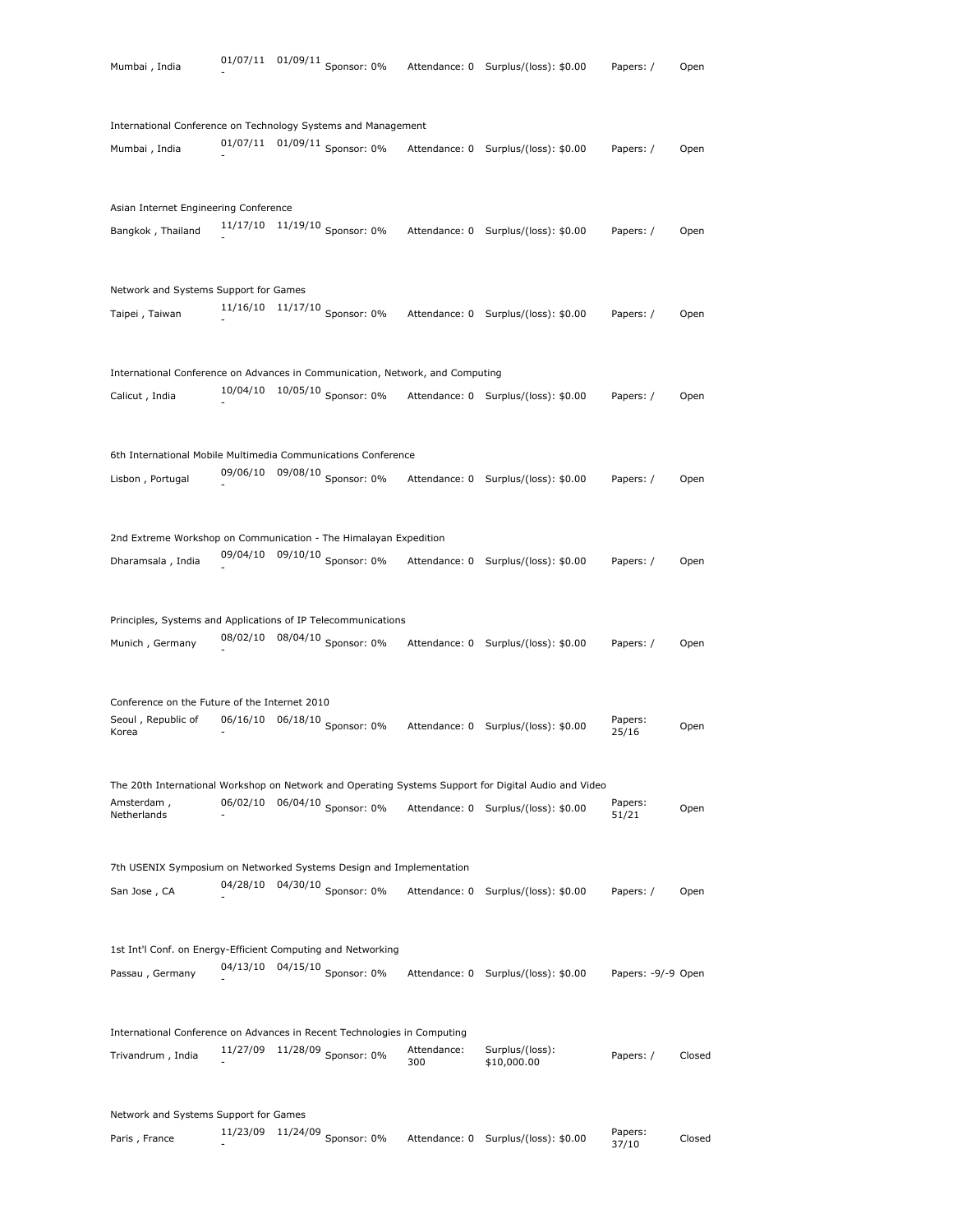|                                                                            | Asian Internet Engineering Conference |          |                               |               |                                                                                                      |                      |        |  |  |  |
|----------------------------------------------------------------------------|---------------------------------------|----------|-------------------------------|---------------|------------------------------------------------------------------------------------------------------|----------------------|--------|--|--|--|
| Bangkok, Thailand                                                          | 11/18/09                              |          | $11/20/09$ Sponsor: 0%        |               | Attendance: 80 Surplus/(loss): \$466.00                                                              | Papers: -9/-9 Closed |        |  |  |  |
| IFIP Latin American Networking Conference 2009                             |                                       |          |                               |               |                                                                                                      |                      |        |  |  |  |
| Pelotas, Brazil                                                            |                                       |          | 09/24/09 09/25/09 Sponsor: 0% |               | Attendance: 30 Surplus/(loss): \$0.00                                                                | Papers:<br>29/11     | Closed |  |  |  |
| 5th International Mobile Multimedia Communications Conference              |                                       |          |                               |               |                                                                                                      |                      |        |  |  |  |
| London, United<br>Kingdom                                                  | 09/07/09                              |          | 09/09/09 Sponsor: 0%          |               | Attendance: 70 Surplus/(loss): \$3,000.00 Papers: -9/-9 Closed                                       |                      |        |  |  |  |
| Principles, Systems and Applications of IP Telecommunications              |                                       |          |                               |               |                                                                                                      |                      |        |  |  |  |
| Atlanta, GA                                                                |                                       |          | 07/07/09 07/08/09 Sponsor: 0% |               | Attendance: 0 Surplus/(loss): \$0.00                                                                 | Papers:<br>30/13     | Closed |  |  |  |
| 1st Annual Workshop on Simplifying Complex Network for Practitioners       |                                       |          |                               |               |                                                                                                      |                      |        |  |  |  |
| Venice, Italy                                                              |                                       |          | 07/01/09 07/01/09 Sponsor: 0% |               | Attendance: 0 Surplus/(loss): \$0.00                                                                 | Papers: -9/-9 Closed |        |  |  |  |
| 2009 International Wireless Communications and Mobile Computing Conference |                                       |          |                               |               |                                                                                                      |                      |        |  |  |  |
| Leipzig, Germany                                                           |                                       |          | 06/21/09 06/24/09 Sponsor: 0% |               | Attendance: 0 Surplus/(loss): \$0.00                                                                 | Papers: -9/-9 Closed |        |  |  |  |
| Conference on the Future of the Internet 2009                              |                                       |          |                               |               |                                                                                                      |                      |        |  |  |  |
| Seoul, Republic of<br>Korea                                                |                                       |          | 06/17/09 06/19/09 Sponsor: 0% |               | Attendance: 0 Surplus/(loss): \$0.00                                                                 | Papers: -9/-9 Closed |        |  |  |  |
|                                                                            |                                       |          |                               |               | The 19th International Workshop on Network and Operating Systems Support for Digital Audio and Video |                      |        |  |  |  |
| Williamsburg, VA                                                           | 06/03/09                              |          | 06/05/09 Sponsor: 0%          |               | Attendance: 34 Surplus/(loss): \$2,491.73 Papers:                                                    |                      | Closed |  |  |  |
| 6th USENIX Symposium on Networked Systems Design and Implementation        |                                       |          |                               |               |                                                                                                      |                      |        |  |  |  |
| Boston, MA                                                                 |                                       |          | 04/22/09 04/24/09 Sponsor: 0% |               | Attendance: 0 Surplus/(loss): \$0.00                                                                 | Papers: /            | Open   |  |  |  |
| Asian Internet Engineering Conference 2008                                 |                                       |          |                               |               |                                                                                                      |                      |        |  |  |  |
| Pattaya, Thailand                                                          | 11/18/08                              | 11/20/08 | Sponsor: 0%                   |               | Attendance: 0 Surplus/(loss): \$0.00                                                                 | Papers: 0/0          | Closed |  |  |  |
|                                                                            |                                       |          |                               |               |                                                                                                      |                      |        |  |  |  |
| Asian Internet Engineering Conference 2008<br>Pattaya, Thailand            | 11/18/08                              |          | $11/20/08$ Sponsor: 0%        |               | Attendance: 0 Surplus/(loss): \$0.00                                                                 | Papers: /            | Open   |  |  |  |
|                                                                            |                                       |          |                               |               |                                                                                                      |                      |        |  |  |  |
| Asian Internet Engineering Conference 2008                                 |                                       |          |                               |               |                                                                                                      |                      |        |  |  |  |
| Pattaya, Thailand                                                          | 11/18/08                              |          | 11/20/08 Sponsor: 0%          |               | Attendance: 0 Surplus/(loss): \$0.00                                                                 | Papers: /            | Open   |  |  |  |
| Network and Systems Support for Games                                      |                                       |          |                               |               |                                                                                                      |                      |        |  |  |  |
| Worcester, MA                                                              | 10/21/08                              | 10/22/08 | Sponsor: 0%                   | Attendance: 0 | Surplus/(loss): \$0.00                                                                               | Papers: 0/0          | Closed |  |  |  |

5th USENIX Symposium on Networked Systems Design and Implementation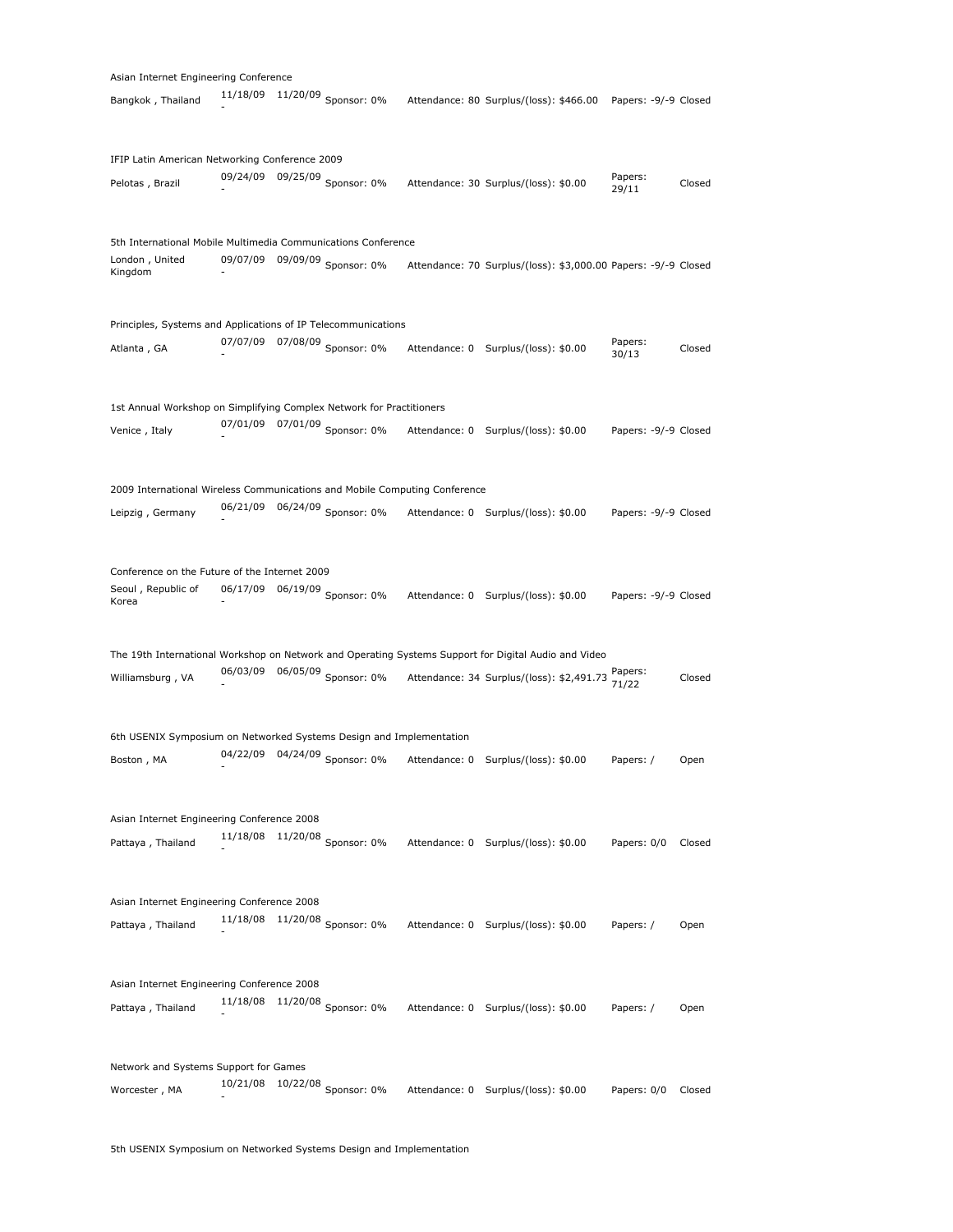| IFIP / ACM Latin American Networking Conference 2007                           |                            | 10/10/07  10/11/07  Sponsor: 0% |                                |                                      |             |        |
|--------------------------------------------------------------------------------|----------------------------|---------------------------------|--------------------------------|--------------------------------------|-------------|--------|
| San Jose, Costa Rica                                                           |                            |                                 |                                | Attendance: 0 Surplus/(loss): \$0.00 | Papers: /   | Closed |
| 6th Annual Workshop on Network Systems Support for Games                       |                            |                                 |                                |                                      |             |        |
| Melbourne, Australia                                                           |                            | 09/19/07 09/20/07 Sponsor: 0%   |                                | Attendance: 0 Surplus/(loss): \$0.00 | Papers: /   | Closed |
| Second International Conferenec on Access Networks and Workshops               |                            |                                 |                                |                                      |             |        |
| Ottawa, Ontario,<br>Canada                                                     |                            | 08/22/07 08/24/07 Sponsor: 0%   |                                | Attendance: 0 Surplus/(loss): \$0.00 | Papers: /   | Closed |
| Second International Conference on Communications and Networking in China      |                            |                                 |                                |                                      |             |        |
| Shanghai, China                                                                |                            | 08/22/07 08/24/07 Sponsor: 0%   |                                | Attendance: 0 Surplus/(loss): \$0.00 | Papers: /   | Closed |
| IPTComm07 Principles, Systems and Applications of IP Telecommunications        |                            |                                 |                                |                                      |             |        |
| New York, NY                                                                   |                            | 07/19/07 07/20/07 Sponsor: 0%   |                                | Attendance: 0 Surplus/(loss): \$0.00 | Papers: 0/0 | Closed |
| International Real Overlays and Distributed Systems Workshop                   |                            |                                 |                                |                                      |             |        |
| Warsaw, Poland                                                                 |                            | 07/11/07 07/12/07 Sponsor: 0%   |                                | Attendance: 0 Surplus/(loss): \$0.00 | Papers: 0/0 | Closed |
| Workshop on Experimental Computer Science (co-located with FCRC 2007)          |                            |                                 |                                |                                      |             |        |
| San Diego, CA                                                                  |                            | 06/13/07 06/14/07 Sponsor: 0%   | Attendance: 49 Surplus/(loss): | ( \$5,184.00)                        | Papers: 0/0 | Closed |
| 4th Symposium on Networked Systems Design & Implementation                     |                            |                                 |                                |                                      |             |        |
| Cambridge, MA                                                                  |                            | 04/11/07  04/13/07  Sponsor: 0% |                                | Attendance: 0 Surplus/(loss): \$0.00 | Papers: /   | Open   |
| 3rd International Workshop on Networking Meets Databases                       |                            |                                 |                                |                                      |             |        |
| $\mathbf{r}$                                                                   |                            | 04/10/07  04/10/07  Sponsor: 0% |                                | Attendance: 0 Surplus/(loss): \$0.00 | Papers: /   | Closed |
| Third International Conference on Communication System Software and Middleware |                            |                                 |                                |                                      |             |        |
| Bangalore, India                                                               |                            | 01/06/07 01/10/07 Sponsor: 0%   |                                | Attendance: 0 Surplus/(loss): \$0.00 | Papers: /   | Open   |
| <b>Officers:</b>                                                               |                            |                                 |                                |                                      |             |        |
| <b>SIG Chair</b>                                                               | $(01$ -Jul-09 - 30-Jun-11) | <b>Bruce Davie</b>              | (Elected)                      |                                      |             |        |
| <b>SIG Vice Chair</b>                                                          | $(01$ -Jul-09 - 30-Jun-11) | Henning Schulzrinne             | (Elected)                      |                                      |             |        |
|                                                                                |                            |                                 |                                |                                      |             |        |

- 04/18/08 Sponsor: 0% Attendance: 0 Surplus/(loss): \$0.00 Papers: / Closed

(01-Jul-09 - 30-Jun-11) Tilman Wolf (Elected)

**SIG Secretary/Treasurer**

San Francisco, CA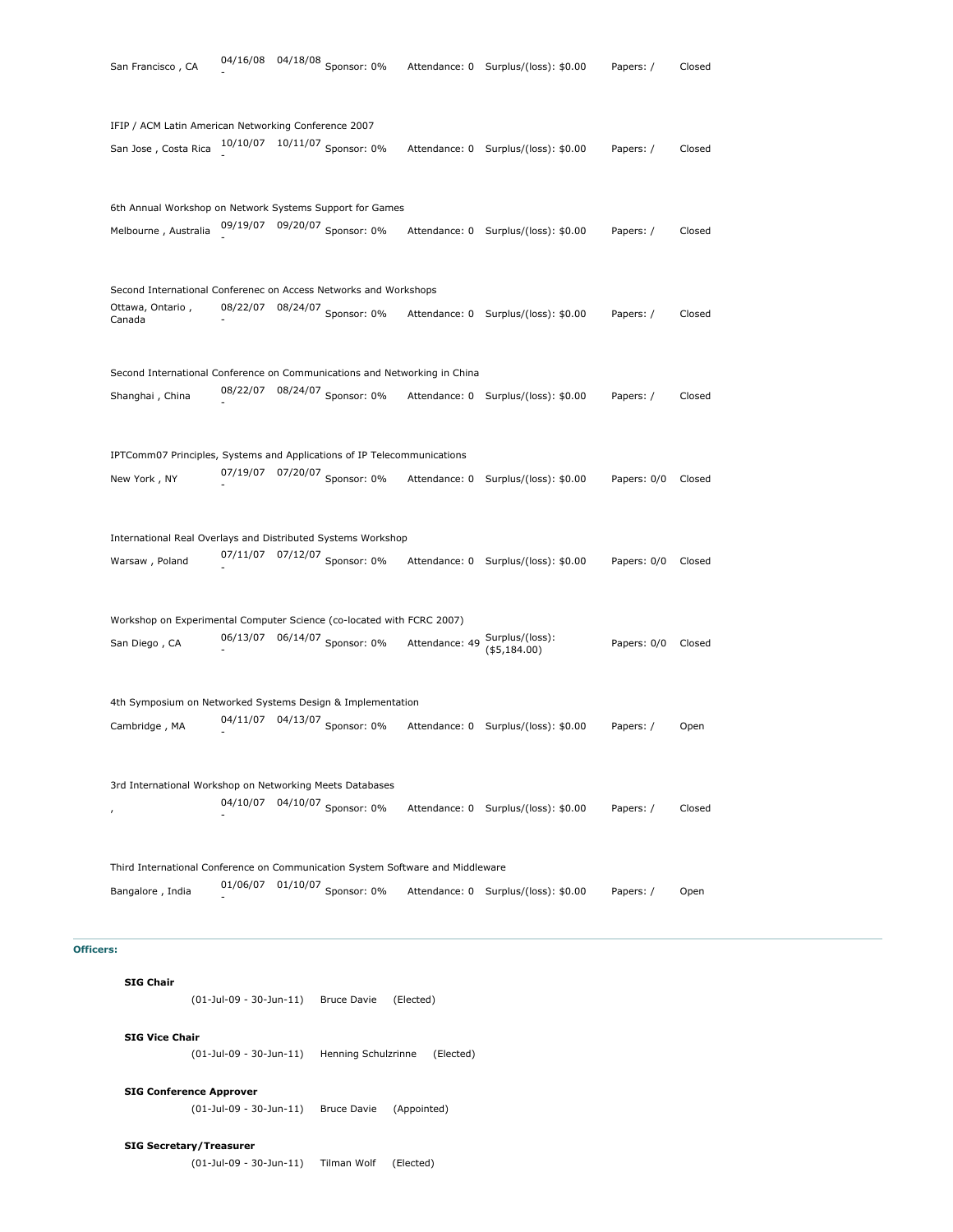#### **SIG Past Chair**

(01-Jul-09 - 30-Jun-11) Mark Crovella (Appointed)

# **SIG Staff Liaison**

(13-Sep-05 - 31-Dec-12) Fran Spinola (Appointed)

# **SIG Chair**

(01-Jul-07 - 30-Jun-09) Mark Crovella (Elected) (01-Jul-05 - 30-Jun-07) Professor Jennifer Rexford (Extended)

#### **SIG Vice Chair**

| (01-Jul-07 - 30-Jun-09) | Henning Schulzrinne |            | (Elected) |
|-------------------------|---------------------|------------|-----------|
| (01-Jul-07 - 30-Jun-09) | Henning Schulzrinne |            | (Elected) |
| (01-Jul-05 - 30-Jun-07) | Vern Paxson         | (Extended) |           |

# **SIG Conference Approver**

(01-Jul-07 - 30-Jun-09) Mark Crovella (Elected)

# **SIG Secretary/Treasurer**

| (01-Jul-07 - 30-Jun-09) | Tilman Wolf | (Elected)  |
|-------------------------|-------------|------------|
| (01-Jul-05 - 30-Jun-07) | Tilman Wolf | (Extended) |

## **SIG Past Chair**

| (01-Jul-07 - 30-Jun-09) | Professor Jennifer Rexford (Appointed) |            |
|-------------------------|----------------------------------------|------------|
| (01-Jul-05 - 30-Jun-07) | Mr. Craig Partridge                    | (Extended) |

# **Awards:**

# **Award Description** SIGCOMM Award Presented at the SIGCOMM Technical Conference, recognizes lifetime contribution to the field of communication networks. SIGCOMM Rising Star Award **Annual award recognizing a young researc**her who has made outstanding research contributions to the field of communication networks. SIGCOMM Test of Time Award Recognizes papers published 10 to 12 years in the past in Computer Communication Review or any SIGCOMM sponsored or co-sponsored conference that is deemed to be an outstanding paper whose contents are still a vibrant and useful contribution today. SIGCOMM Best Paper Award Given to best paper in the SIGCOMM conference. If a student is not the main author of that paper, then SIGCOMM also gives a 'best student paper' to the best paper whose main author is a student.

# **Viability:**

| <b>Viability Report Date</b> | Result                              |  |
|------------------------------|-------------------------------------|--|
| October 30, 2006             | Found viable                        |  |
| September 21, 2002           | Found viable                        |  |
| February 23, 2002            | Postponed till 9/21/02              |  |
| March 01, 1998               | Found viable as a multi-service SIG |  |
| March 01, 1994               | Found viable as a multi-service SIG |  |
| November 01, 1990            | Found viable                        |  |
|                              |                                     |  |

# **Annual Report Submission:**

| Year    | Response | Note |
|---------|----------|------|
| FY 2001 | Yes      |      |
| FY 2002 | Yes      |      |
| FY 2003 | Yes      |      |
| FY 2004 | Yes      |      |
| FY 2005 | Yes      |      |
| FY 2006 | Yes      |      |
| FY 2007 | Yes      |      |
| FY 2008 | Yes      |      |
| FY 2009 | Yes      |      |
| FY 2010 | Yes      |      |